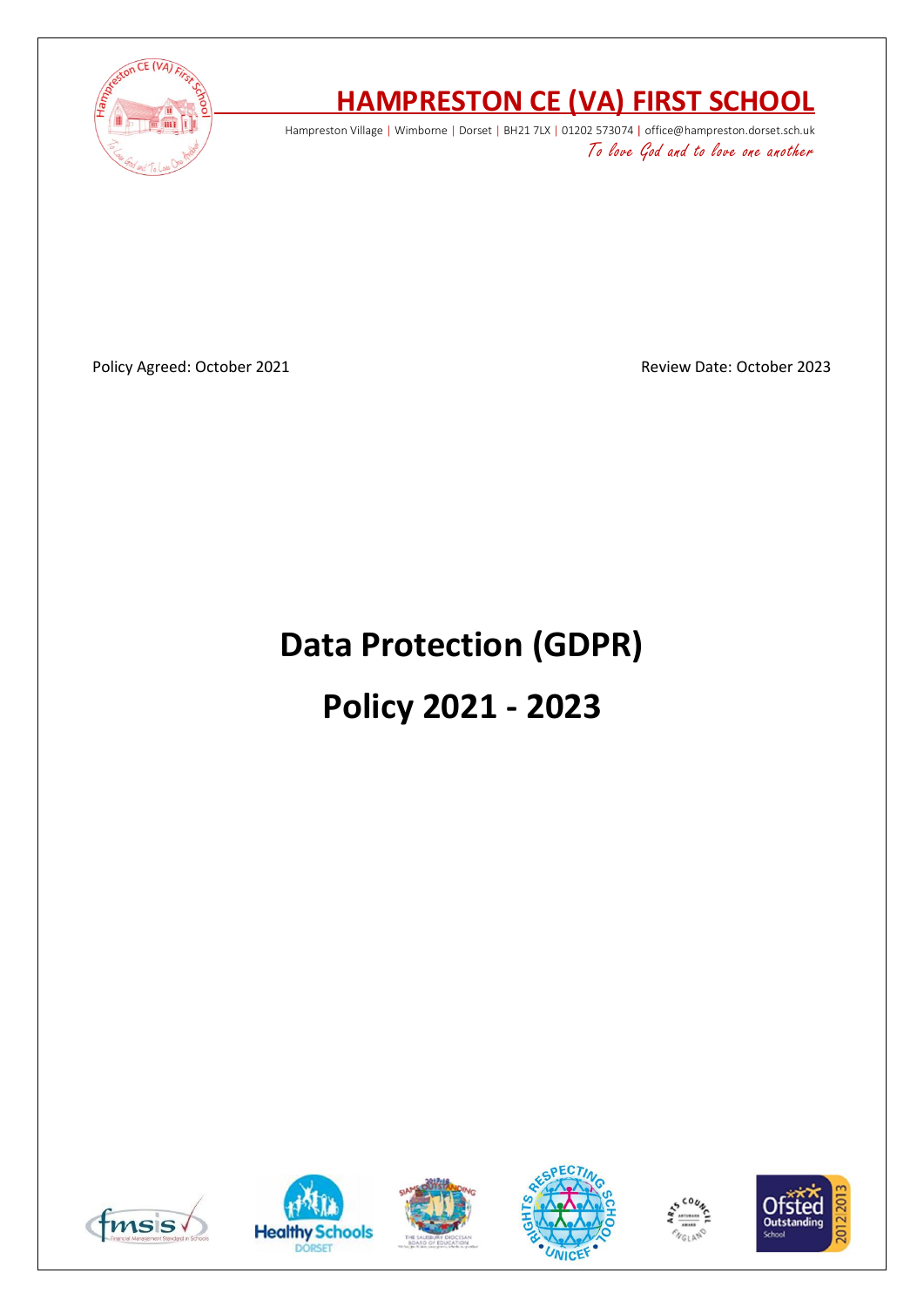# **1. Aims**

Our school aims to ensure that all personal data collected about staff, pupils, parents, governors, visitors and other individuals is collected, stored and processed in accordance with the [General Data Protection Regulation](http://data.consilium.europa.eu/doc/document/ST-5419-2016-INIT/en/pdf)  [\(GDPR\)](http://data.consilium.europa.eu/doc/document/ST-5419-2016-INIT/en/pdf) and the provisions of the Data Protection Act 2018 (DPA 2018).

This policy applies to all personal data, regardless of whether it is in paper or electronic format.

# **2. Legislation and guidance**

This policy meets the requirements of the GDPR and the provisions of the DPA 2018. It is based on guidance published by the Information Commissioner's Office (ICO) on the [GDPR](https://ico.org.uk/for-organisations/guide-to-the-general-data-protection-regulation-gdpr/) and the ICO's code of practice for [subject access requests.](https://ico.org.uk/media/for-organisations/documents/2014223/subject-access-code-of-practice.pdf)

It meets the requirements of the [Protection of Freedoms Act 2012](https://www.legislation.gov.uk/ukpga/2012/9/part/1/chapter/2) when referring to our use of biometric data. It also reflects the ICO's [code of practice](https://ico.org.uk/media/for-organisations/documents/1542/cctv-code-of-practice.pdf) for the use of surveillance cameras and personal information.

In addition, this policy complies with regulation 5 of the Education (Pupil Information) (England) Regulations 2005, which gives parents the right of access to their child's educational record.

#### **3. Definitions**

| <b>Term</b>                                   | <b>Definition</b>                                                                                                                                                                                                                                                                                                                                                                                                           |
|-----------------------------------------------|-----------------------------------------------------------------------------------------------------------------------------------------------------------------------------------------------------------------------------------------------------------------------------------------------------------------------------------------------------------------------------------------------------------------------------|
| <b>Personal data</b>                          | Any information relating to an identified, or identifiable, living individual.<br>This may include the individual's:<br>Name (including initials)<br>Identification number<br>Location data<br>Online identifier, such as a username<br>It may also include factors specific to the individual's physical,<br>physiological, genetic, mental, economic, cultural or social identity.                                        |
| <b>Special categories of</b><br>personal data | Personal data which is more sensitive and so needs more protection,<br>including information about an individual's:<br>Racial or ethnic origin<br>Political opinions<br>Religious or philosophical beliefs<br>Trade union membership<br>Genetics<br>Biometrics (such as fingerprints, retina and iris patterns), where used for<br>identification purposes<br>Health - physical or mental<br>Sex life or sexual orientation |
| <b>Processing</b>                             | Anything done to personal data, such as collecting, recording, organising,<br>structuring, storing, adapting, altering, retrieving, using, disseminating,<br>erasing or destroying.<br>Processing can be automated or manual.                                                                                                                                                                                               |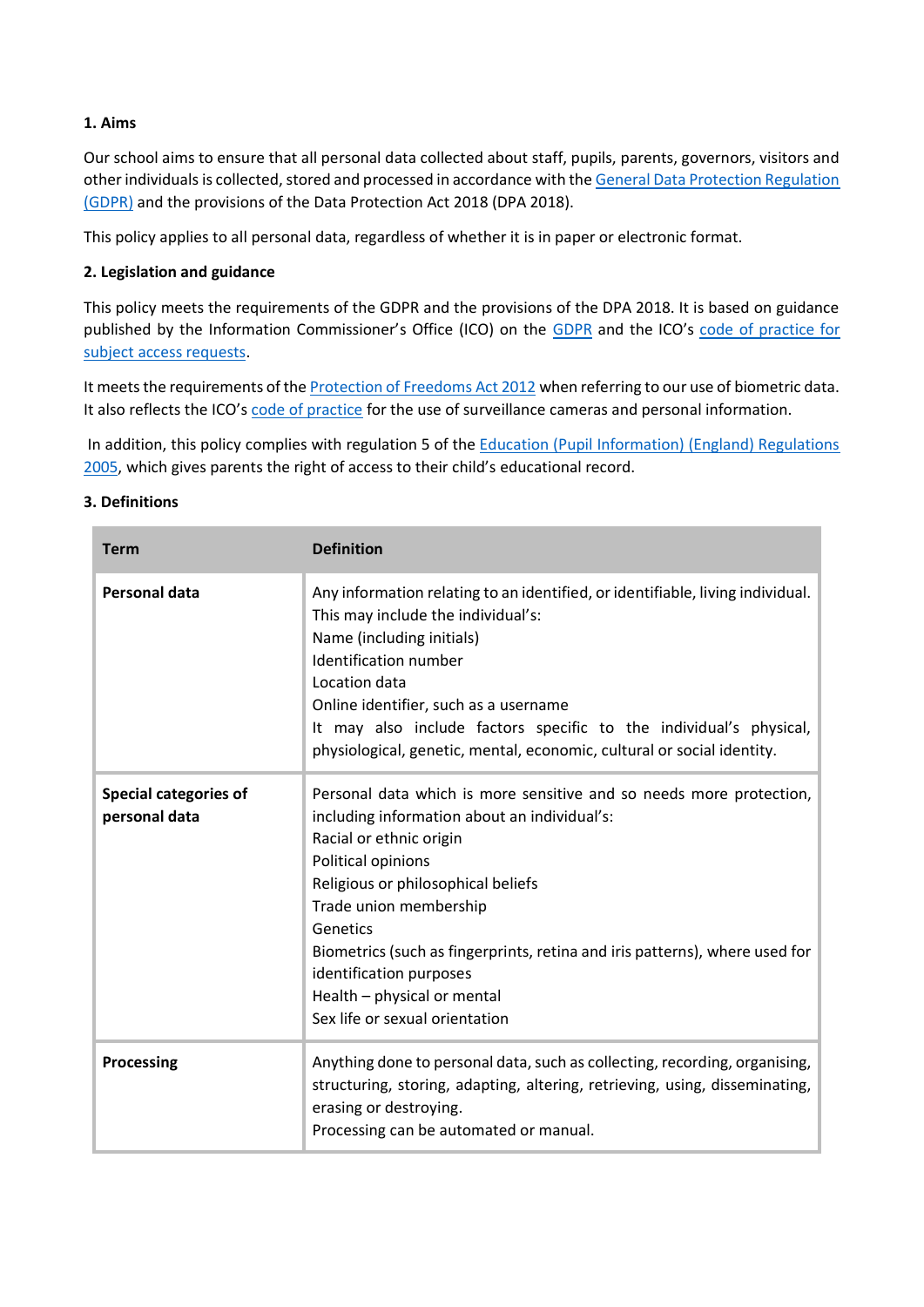| Data subject         | The identified or identifiable individual whose personal data is held or<br>processed.                                                               |
|----------------------|------------------------------------------------------------------------------------------------------------------------------------------------------|
| Data controller      | A person or organisation that determines the purposes and the means<br>of processing of personal data.                                               |
| Data processor       | A person or other body, other than an employee of the data controller,<br>who processes personal data on behalf of the data controller.              |
| Personal data breach | A breach of security leading to the accidental or unlawful destruction,<br>loss, alteration, unauthorised disclosure of, or access to personal data. |

#### **4. The data controller**

Our school processes personal data relating to parents, pupils, staff, governors, visitors and others, and therefore is a data controller.

The school is registered as a data controller with the ICO and will renew this registration annually or as otherwise legally required.

#### **5. Roles and responsibilities**

This policy applies to **all staff** employed by our school, and to external organisations or individuals working on our behalf. Staff who do not comply with this policy may face disciplinary action.

#### **5.1 Governing board**

The governing board has overall responsibility for ensuring that our school complies with all relevant data protection obligations.

#### **5.2 Data protection officer**

The data protection officer (DPO) is responsible for overseeing the implementation of this policy, monitoring our compliance with data protection law, and developing related policies and guidelines where applicable.

They will provide an annual report of their activities directly to the governing board and, where relevant, report to the board their advice and recommendations on school data protection issues.

The DPO is also the first point of contact for individuals whose data the school processes, and for the ICO.

Full details of the DPO's responsibilities are set out in their job description.

# **Our DPO is Debora Trickett and is contactable by telephone on 01202 573074 or by emailing dtrickett@hampestonfirstschool.com.**

#### **5.3 Head Teacher**

The Head Teacher acts as the representative of the data controller on a day-to-day basis.

#### **5.4 All staff**

Staff are responsible for:

o Collecting, storing and processing any personal data in accordance with this policy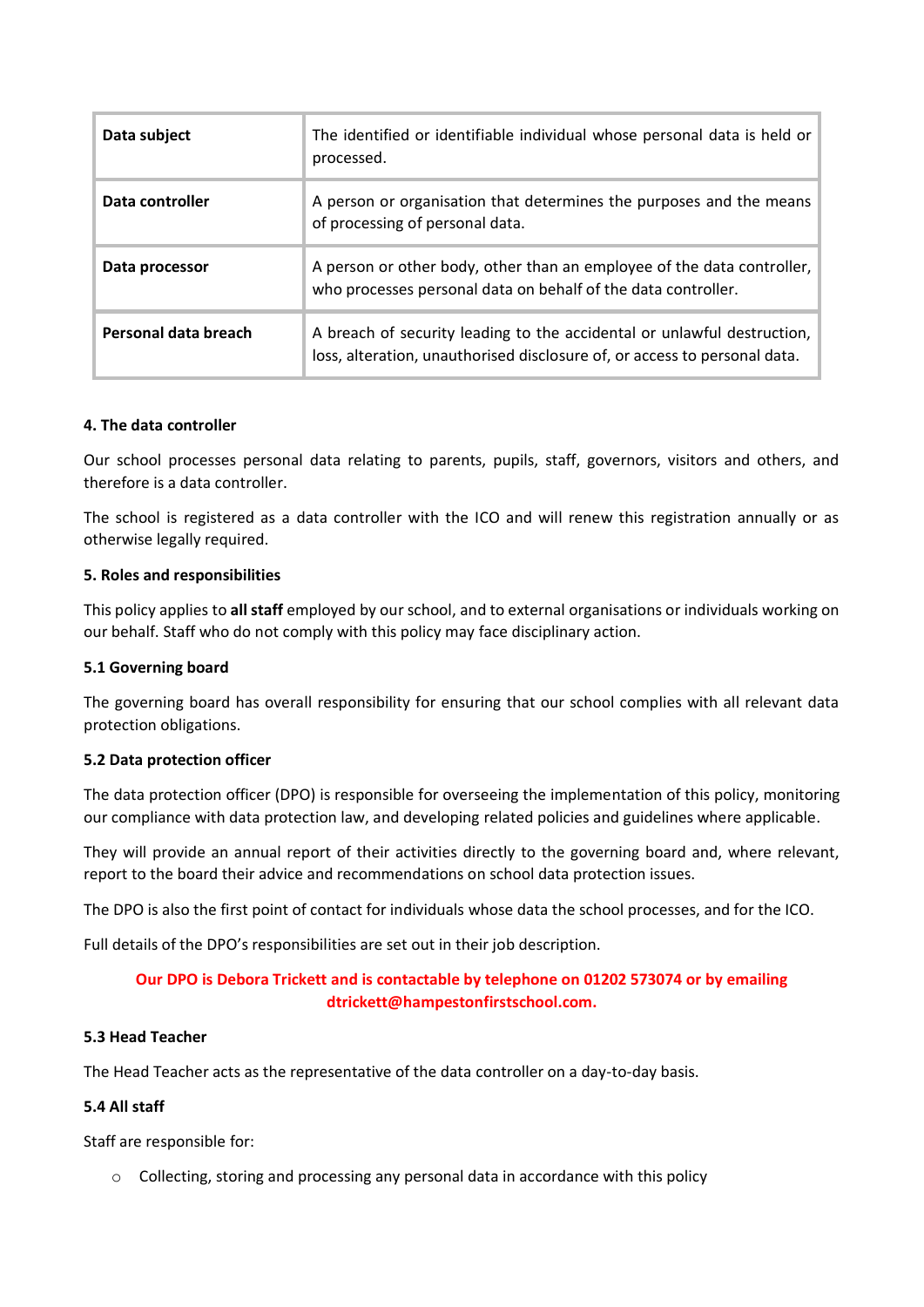- $\circ$  Informing the school of any changes to their personal data, such as a change of address
- o Contacting the DPO in the following circumstances:
- $\circ$  With any questions about the operation of this policy, data protection law, retaining personal data or keeping personal data secure
- o If they have any concerns that this policy is not being followed
- $\circ$  If they are unsure whether or not they have a lawful basis to use personal data in a particular way
- o If they need to rely on or capture consent, draft a privacy notice, deal with data protection rights invoked by an individual, or transfer personal data outside the European Economic Area
- o If there has been a data breach
- $\circ$  Whenever they are engaging in a new activity that may affect the privacy rights of individuals
- o If they need help with any contracts or sharing personal data with third parties

#### **6. Data protection principles**

The GDPR is based on data protection principles that our school must comply with.

The principles say that personal data must be:

- o Processed lawfully, fairly and in a transparent manner
- o Collected for specified, explicit and legitimate purposes
- o Adequate, relevant and limited to what is necessary to fulfil the purposes for which it is processed
- o Accurate and, where necessary, kept up to date
- $\circ$  Kept for no longer than is necessary for the purposes for which it is processed
- o Processed in a way that ensures it is appropriately secure

This policy sets out how the school aims to comply with these principles.

#### **7. Collecting personal data**

#### **7.1 Lawfulness, fairness and transparency**

We will only process personal data where we have one of 6 'lawful bases' (legal reasons) to do so under data protection law:

- i. The data needs to be processed so that the school can **fulfil a contract** with the individual, or the individual has asked the school to take specific steps before entering into a contract
- ii. The data needs to be processed so that the school **can comply with a legal obligation**
- iii. The data needs to be processed to ensure the **vital interests** of the individual e.g. to protect someone's life
- iv. The data needs to be processed so that the school, as a public authority, can perform a task **in the public interest,** and carry out its official functions
- v. The data needs to be processed for the **legitimate interests** of the school or a third party (provided the individual's rights and freedoms are not overridden)
- vi. The individual (or their parent/carer when appropriate in the case of a pupil) has freely given clear **consent**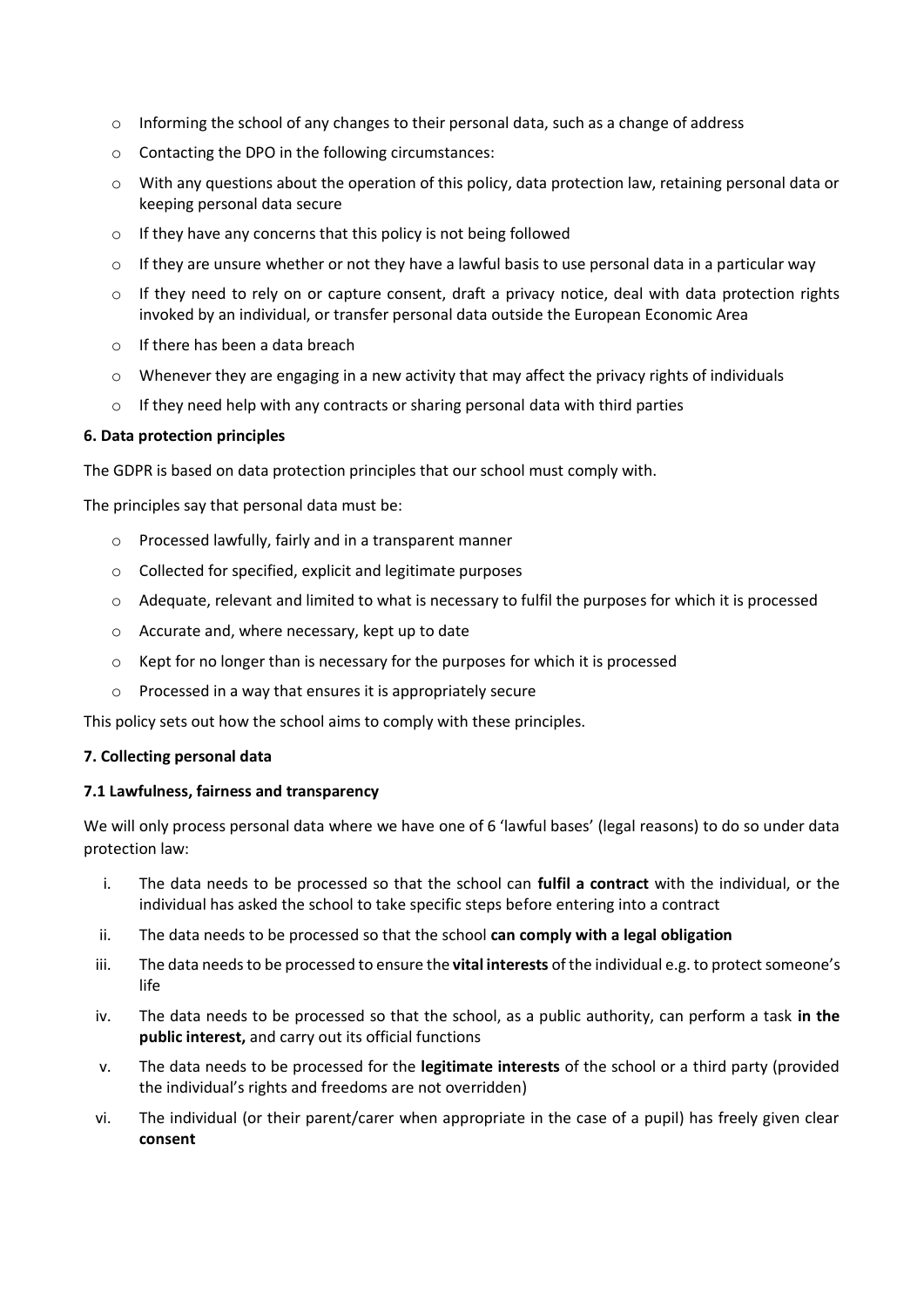For special categories of personal data, we will also meet one of the special category conditions for processing which are set out in the GDPR and Data Protection Act 2018.

Whilst the majority of digital systems we use in school are to support the teaching and learning of our pupils, and therefore we have a legal basis for processing, there may be times that we use other tools. Where we offer such online services to pupils and we intend to rely on consent as a basis for processing, we will get parental consent (except for online counselling and preventive services).

Whenever we first collect personal data directly from individuals, we will provide them with the relevant information required by data protection law.

# **7.2 Limitation, minimisation and accuracy**

We will only collect personal data for specified, explicit and legitimate reasons. We will explain these reasons to the individuals when we first collect their data.

If we want to use personal data for reasons other than those given when we first obtained it, we will inform the individuals concerned before we do so, and seek consent where necessary.

Staff must only process personal data where it is necessary in order to do their jobs.

When staff no longer need the personal data they hold, they must ensure it is deleted or anonymised. This will be done in line with the [Information and Records Management Society's toolkit for schools](http://irms.org.uk/?page=schoolstoolkit&terms=%22toolkit+and+schools%22).

# **8. Sharing personal data**

We will not normally share personal data with anyone else, but may do so where:

- There is an issue with a pupil or parent/carer that puts the safety of our staff at risk
- We need to liaise with other agencies we will seek consent as necessary before doing this

Our suppliers or contractors need data to enable us to provide services to our staff and pupils – for example, IT companies. When doing this, we will:

Only appoint suppliers or contractors which can provide sufficient guarantees that they comply with data protection law

Establish a data sharing agreement with the supplier or contractor, either in the contract or as a standalone agreement, to ensure the fair and lawful processing of any personal data we share

Only share data that the supplier or contractor needs to carry out their service, and information necessary to keep them safe while working with us

We will also share personal data with law enforcement and government bodies where we are legally required to do so, including for:

- o The prevention or detection of crime and/or fraud
- o The apprehension or prosecution of offenders
- o The assessment or collection of tax owed to HMRC
- o In connection with legal proceedings
- o Where the disclosure is required to satisfy our safeguarding obligations
- $\circ$  Research and statistical purposes, as long as personal data is sufficiently anonymised or consent has been provided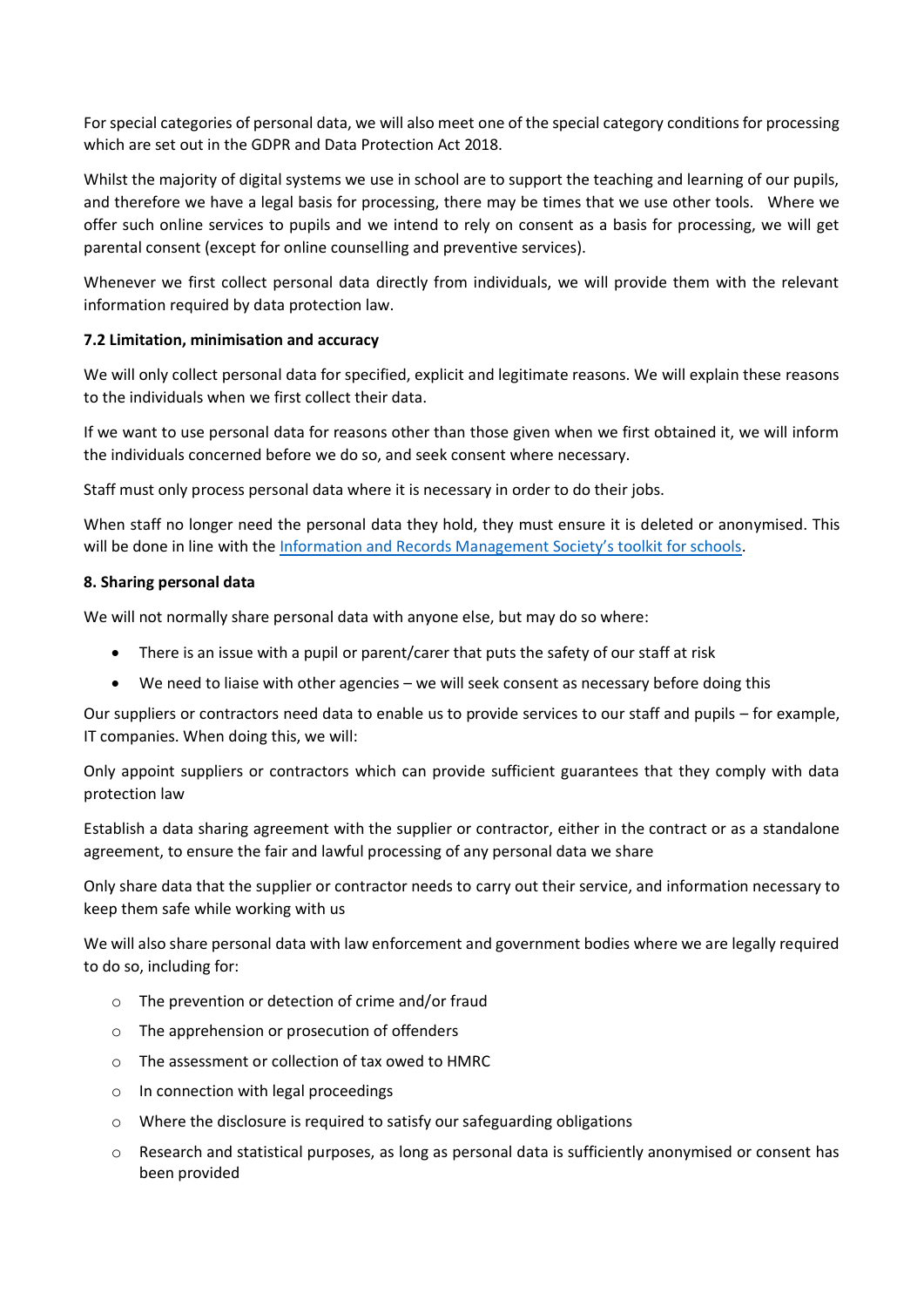We may also share personal data with emergency services and local authorities to help them to respond to an emergency situation that affects any of our pupils or staff.

Where we transfer personal data to a country or territory outside the European Economic Area, we will do so in accordance with data protection law.

# **9. Subject access requests and other rights of individuals**

#### **9.1 Subject access requests**

Individuals have a right to make a 'subject access request' to gain access to personal information that the school holds about them. This includes:

- o Confirmation that their personal data is being processed
- o Access to a copy of the data
- o The purposes of the data processing
- o The categories of personal data concerned
- o Who the data has been, or will be, shared with
- o How long the data will be stored for, or if this isn't possible, the criteria used to determine this period
- o The source of the data, if not the individual
- $\circ$  Whether any automated decision-making is being applied to their data, and what the significance and consequences of this might be for the individual

Subject access requests must be submitted in writing, either by letter, email or fax to the DPO. They should include:

- o Name of individual
- o Correspondence address
- o Contact number and email address
- o Details of the information requested

If staff receive a subject access request they must immediately notify their line manager and the DPO.

#### **9.2 Children and subject access requests**

Personal data about a child belongs to that child, and not the child's parents or carers. For a parent or carer to make a subject access request with respect to their child, the child must either be unable to understand their rights and the implications of a subject access request, or have given their consent.

Children below the age of 12 are generally not regarded to be mature enough to understand their rights and the implications of a subject access request. Therefore, most subject access requests from parents or carers of pupils at our school may be granted without the express permission of the pupil. This is not a rule and a pupil's ability to understand their rights will always be judged on a case-by-case basis.

#### **9.3 Responding to subject access requests**

When responding to requests, we:

- o May ask the individual to provide 2 forms of identification
- o May contact the individual via phone to confirm the request was made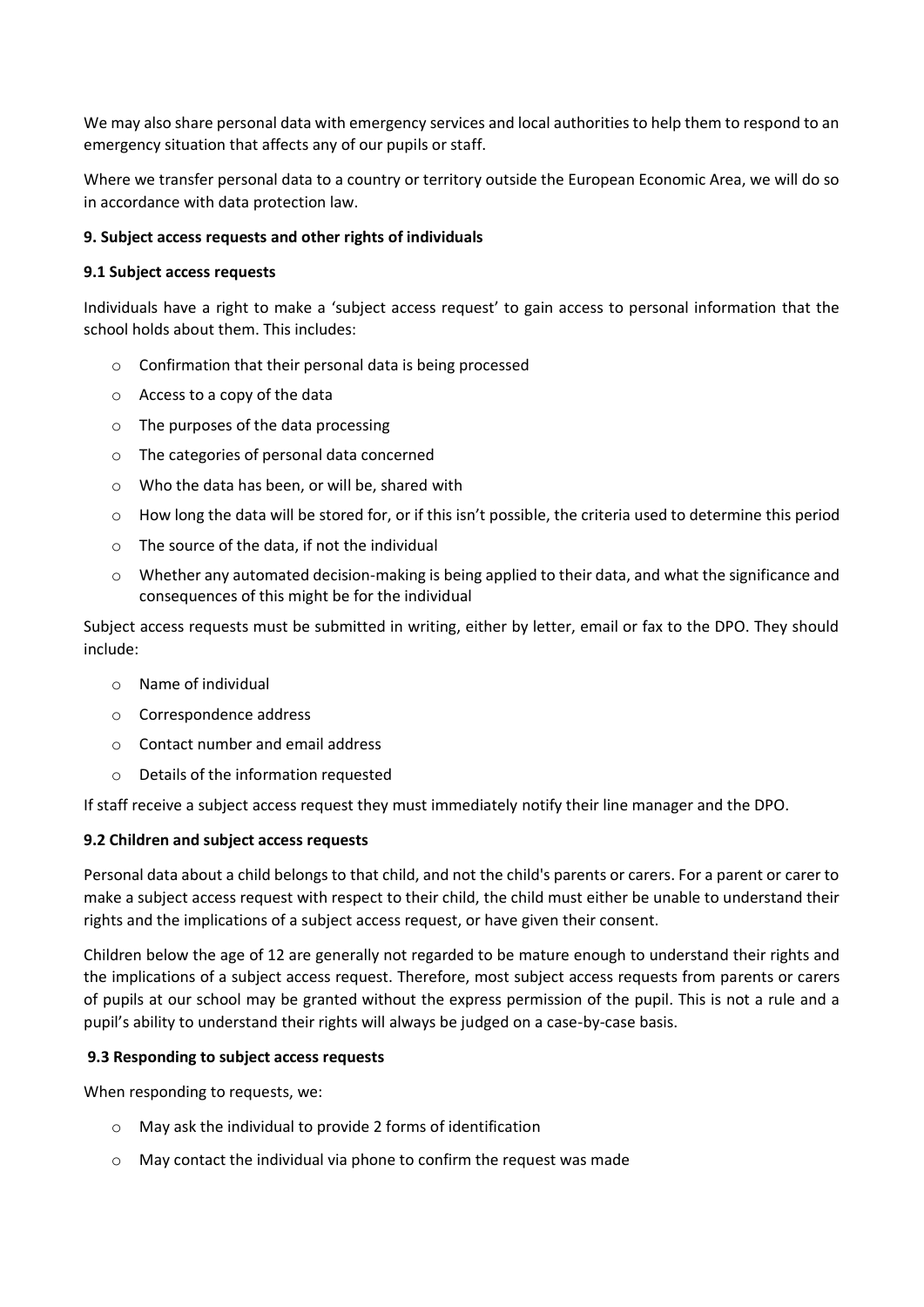- o Will respond without delay and within 1 month of receipt of the request
- o Will provide the information free of charge
- $\circ$  May tell the individual we will comply within 3 months of receipt of the request, where a request is complex or numerous. We will inform the individual of this within 1 month, and explain why the extension is necessary

We will not disclose information if it:

- $\circ$  Might cause serious harm to the physical or mental health of the pupil or another individual
- $\circ$  Would reveal that the child is at risk of abuse, where the disclosure of that information would not be in the child's best interests
- o Is contained in adoption or parental order records
- $\circ$  Is given to a court in proceedings concerning the child
- $\circ$  If the request is unfounded or excessive, we may refuse to act on it, or charge a reasonable fee which takes into account administrative costs.

A request will be deemed to be unfounded or excessive if it is repetitive, or asks for further copies of the same information.

When we refuse a request, we will tell the individual why, and tell them they have the right to complain to the ICO.

#### **9.4 Other data protection rights of the individual**

In addition to the right to make a subject access request (see above), and to receive information when we are collecting their data about how we use and process it (see section 7), individuals also have the right to:

- o Withdraw their consent to processing at any time
- $\circ$  Ask us to rectify, erase or restrict processing of their personal data, or object to the processing of it (in certain circumstances)
- o Prevent use of their personal data for direct marketing
- o Challenge processing which has been justified on the basis of public interest
- o Request a copy of agreements under which their personal data is transferred outside of the European Economic Area
- o Object to decisions based solely on automated decision making or profiling (decisions taken with no human involvement, that might negatively affect them)
- o Prevent processing that is likely to cause damage or distress
- o Be notified of a data breach in certain circumstances
- o Make a complaint to the ICO
- o Ask for their personal data to be transferred to a third party in a structured, commonly used and machine-readable format (in certain circumstances)

Individuals should submit any request to exercise these rights to the DPO. If staff receive such a request, they must immediately forward it to the DPO.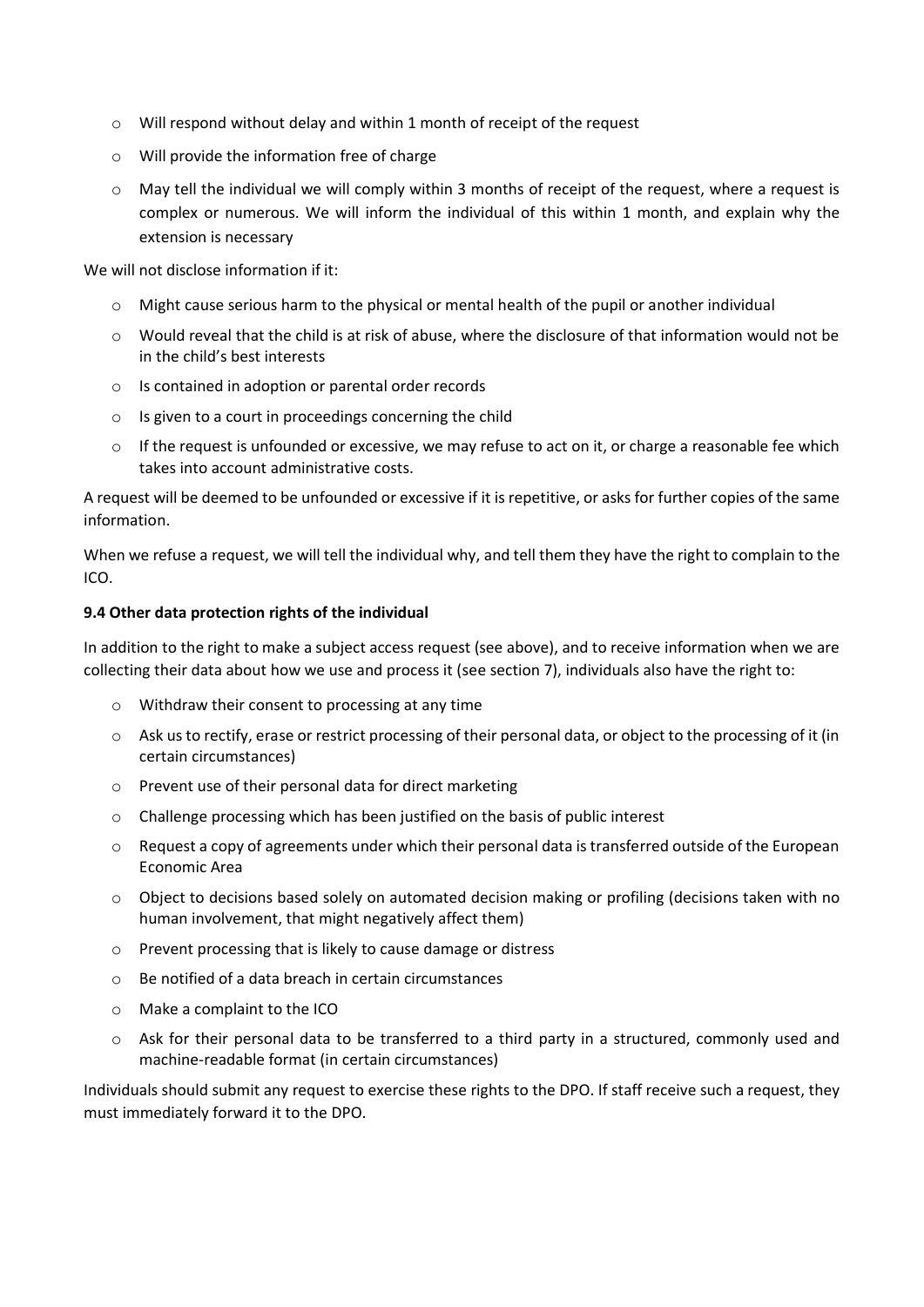# **10. Parental requests to see the educational record**

Parents, or those with parental responsibility, have a legal right to free access to their child's educational record (which includes most information about a pupil) within 15 school days of receipt of a written request.

11. Biometric recognition systems (Not currently applicable)

**Pupils**

**Note that in the context of the Protection of Freedoms Act 2012, a "child" means a person under the age of 18.**

Where we use pupils' biometric data as part of an automated biometric recognition system (for example, pupils use finger prints to receive school dinners instead of paying with cash we will comply with the requirements of the Protection of [Freedoms Act 2012.](https://www.legislation.gov.uk/ukpga/2012/9/section/26)

Parents/carers will be notified before any biometric recognition system is put in place or before their child first takes part in it. The school will get written consent from at least one parent or carer before we take any biometric data from their child and first process it.

Parents/carers and pupils have the right to choose not to use the school's biometric system(s). We will provide alternative means of accessing the relevant services for those pupils.

Parents/carers and pupils can object to participation in the school's biometric recognition system(s), or withdraw consent, at any time, and we will make sure that any relevant data already captured is deleted.

As required by law, if a pupil refuses to participate in, or continue to participate in, the processing of their biometric data, we will not process that data irrespective of any consent given by the pupil's parent(s)/carer(s).

#### **Staff**

Where staff members or other adults use the school's biometric system(s), we will also obtain their consent before they first take part in it, and provide alternative means of accessing the relevant service if they object. Staff and other adults can also withdraw consent at any time, and the school will delete any relevant data already captured.

# **12. CCTV**

We use CCTV in various locations around the school site to ensure it remains safe. We will adhere to the ICO's [code of practice](https://ico.org.uk/media/for-organisations/documents/1542/cctv-code-of-practice.pdf) for the use of CCTV.

We do not need to ask individuals' permission to use CCTV, but we make it clear where individuals are being recorded. Security cameras are clearly visible and accompanied by prominent signs explaining that CCTV is in use.

Any enquiries about the CCTV system should be directed to Tim Williams

# **13. Photographs and videos**

As part of our school activities, we may take photographs and record images of individuals within our school. We have a legal basis for doing so for the purpose of identifying pupils. We will obtain written consent from parents/carers for photographs and videos to be taken of their child for communication, marketing and promotional materials. We will clearly explain how the photograph and/or video will be used to both the parent/carer and pupil.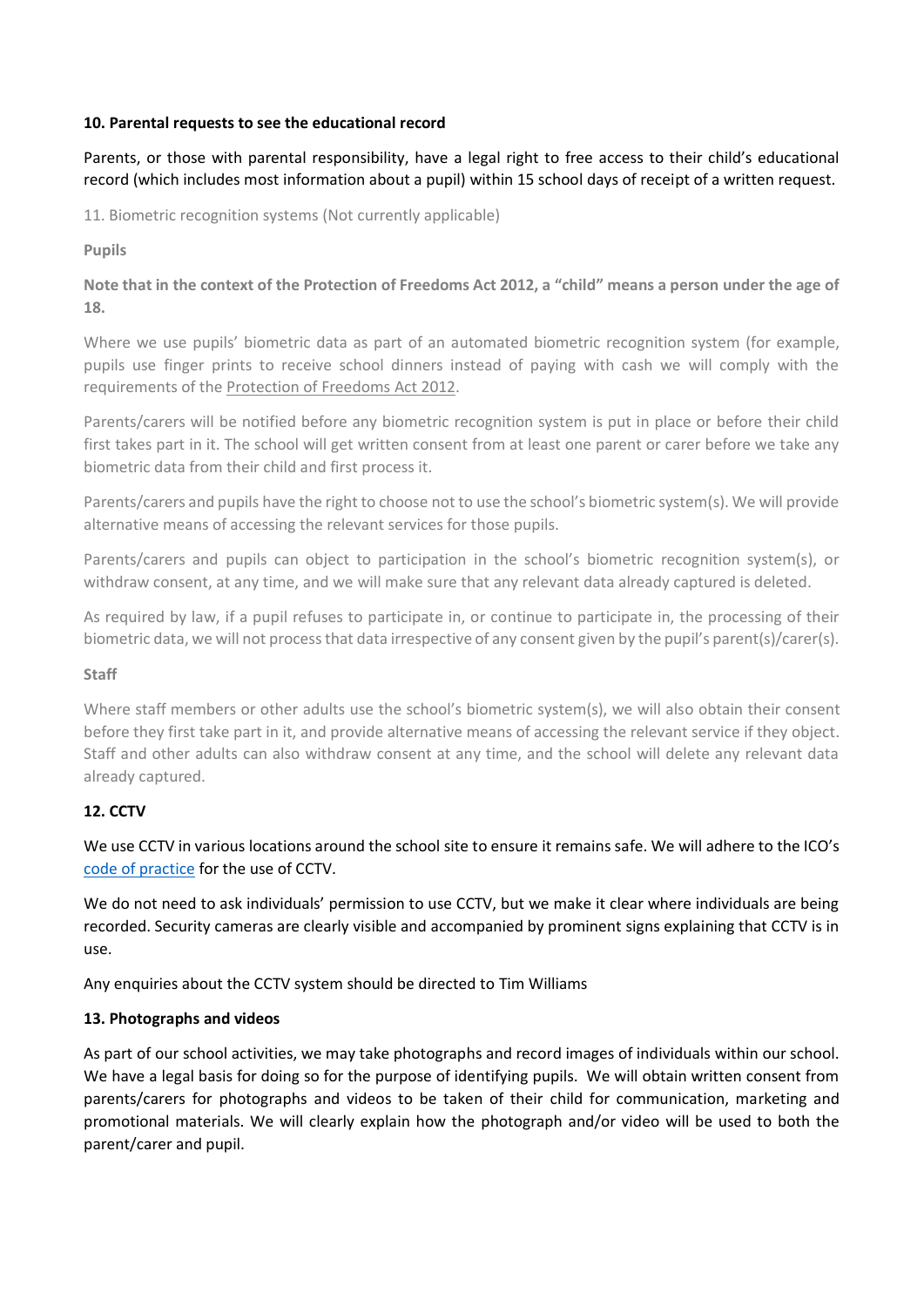Where we need parental consent, we will clearly explain how the photograph and/or video will be used to both the parent/carer and pupil. Where we don't need parental consent, we will clearly explain to the pupil how the photograph and/or video will be used.

Uses may include:

- o Within school on notice boards and in school magazines, brochures, newsletters, etc.
- $\circ$  Outside of school by external agencies such as the school photographer, newspapers, campaigns
- o Online on our school website or social media pages
- o Consent can be refused or withdrawn at any time. If consent is withdrawn, we will delete the photograph or video and not distribute it further.

When using photographs and videos in this way we will not accompany them with any other personal information about the child, to ensure they cannot be identified.

# **14. Data protection by design and default**

We will put measures in place to show that we have integrated data protection into all our data processing activities, including:

Appointing a suitably qualified DPO, and ensuring they have the necessary resources to fulfil their duties and maintain their expert knowledge

Only processing personal data that is necessary for each specific purpose of processing, and always in line with the data protection principles set out in relevant data protection law (see section 6)

Completing privacy impact assessments where the school's processing of personal data presents a high risk to rights and freedoms of individuals, and when introducing new technologies (the DPO will advise on this process)

Integrating data protection into internal documents including this policy, any related policies and privacy notices

Regularly training members of staff on data protection law, this policy, any related policies and any other data protection matters; we will also keep a record of attendance

Regularly conducting reviews and audits to test our privacy measures and make sure we are compliant

Maintaining records of our processing activities, including:

For the benefit of data subjects, making available the name and contact details of our school and DPO and all information we are required to share about how we use and process their personal data (via our privacy notices)

For all personal data that we hold, maintaining an internal record of the type of data, data subject, how and why we are using the data, any third-party recipients, how and why we are storing the data, retention periods and how we are keeping the data secure

#### **15. Data security and storage of records**

We will protect personal data and keep it safe from unauthorised or unlawful access, alteration, processing or disclosure, and against accidental or unlawful loss, destruction or damage. In particular:

Paper-based records and portable electronic devices, such as laptops and hard drives that contain personal data are kept under lock and key when not in use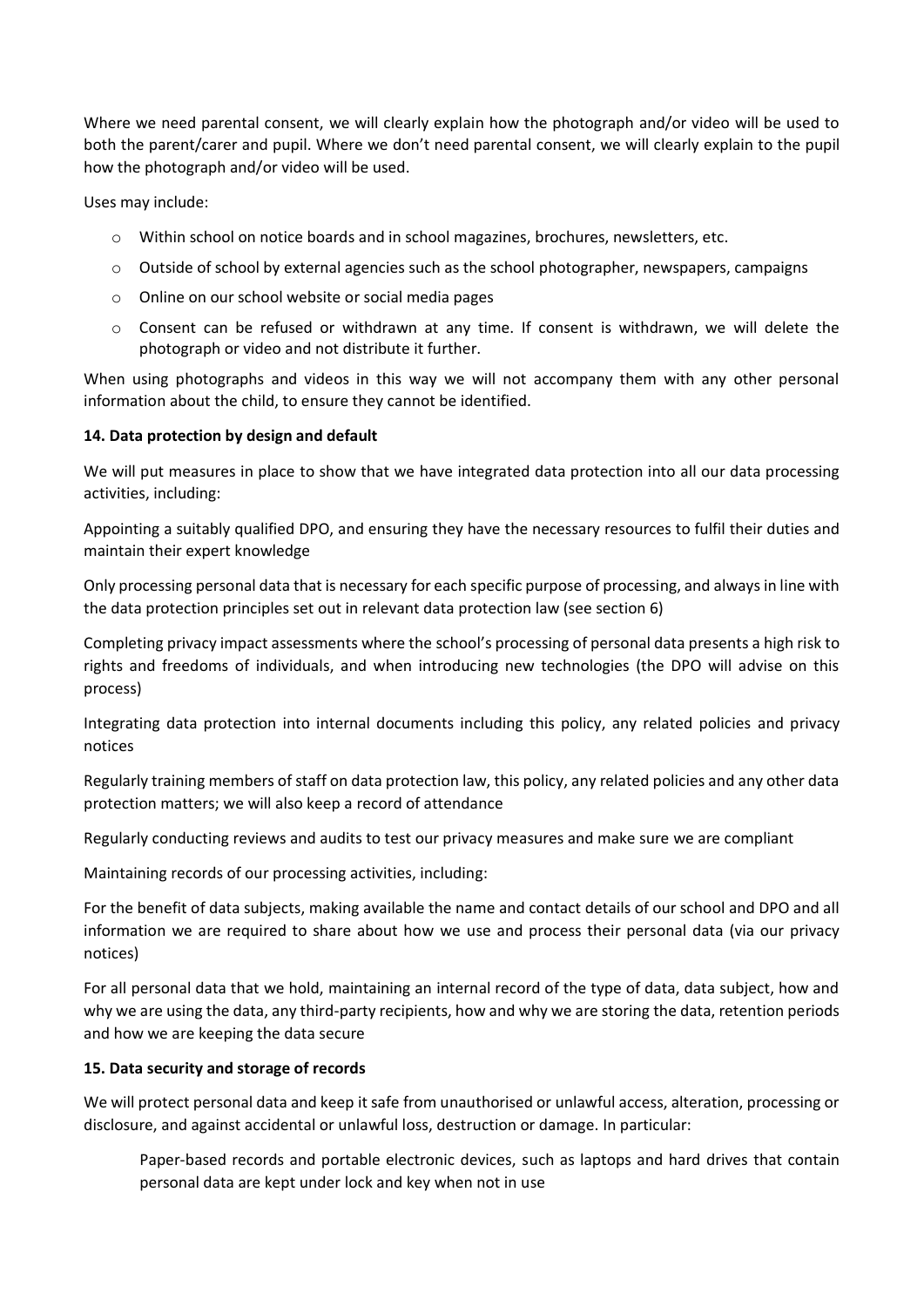Papers containing confidential personal data must not be left on office and classroom desks, on staffroom tables, pinned to notice/display boards, or left anywhere else where there is general access

Where personal information needs to be taken off site, staff must sign it in and out from the school office

Passwords that are at least 8 characters long containing letters and numbers are used to access school computers, laptops and other electronic devices. Staff and pupils are reminded to change their passwords at regular intervals

Encryption software is used to protect all portable devices and removable media, such as laptops and USB devices

Staff, pupils or governors who store personal information on their personal devices are expected to follow the same security procedures as for school-owned equipment.

Where we need to share personal data with a third party, we carry out due diligence and take reasonable steps to ensure it is stored securely and adequately protected (see section 8)

#### **16. Disposal of records**

Personal data that is no longer needed will be disposed of securely. Personal data that has become inaccurate or out of date will also be disposed of securely, where we cannot or do not need to rectify or update it.

For example, we will shred or incinerate paper-based records, and overwrite or delete electronic files. We may also use a third party to safely dispose of records on the school's behalf. If we do so, we will require the third party to provide sufficient guarantees that it complies with data protection law.

#### **17. Personal data breaches**

The school will make all reasonable endeavours to ensure that there are no personal data breaches.

In the unlikely event of a suspected data breach, we will follow the procedure set out in appendix 1.

When appropriate, we will report the data breach to the ICO within 72 hours. Such breaches in a school context may include, but are not limited to:

A non-anonymised dataset being published on the school website which shows the exam results of pupils eligible for the pupil premium

Safeguarding information being made available to an unauthorised person

The theft of a school laptop containing non-encrypted personal data about pupils

#### **18. Training**

All staff and governors are provided with data protection training as part of their induction process.

Data protection will also form part of continuing professional development, where changes to legislation, guidance or the school's processes make it necessary.

#### **19. Monitoring arrangements**

The DPO is responsible for monitoring and reviewing this policy.

This policy will be reviewed **every two years** in accordance with [Department for Education's advice on](https://www.gov.uk/government/publications/statutory-policies-for-schools)  [statutory policies](https://www.gov.uk/government/publications/statutory-policies-for-schools) and will present to the full governing board for approval.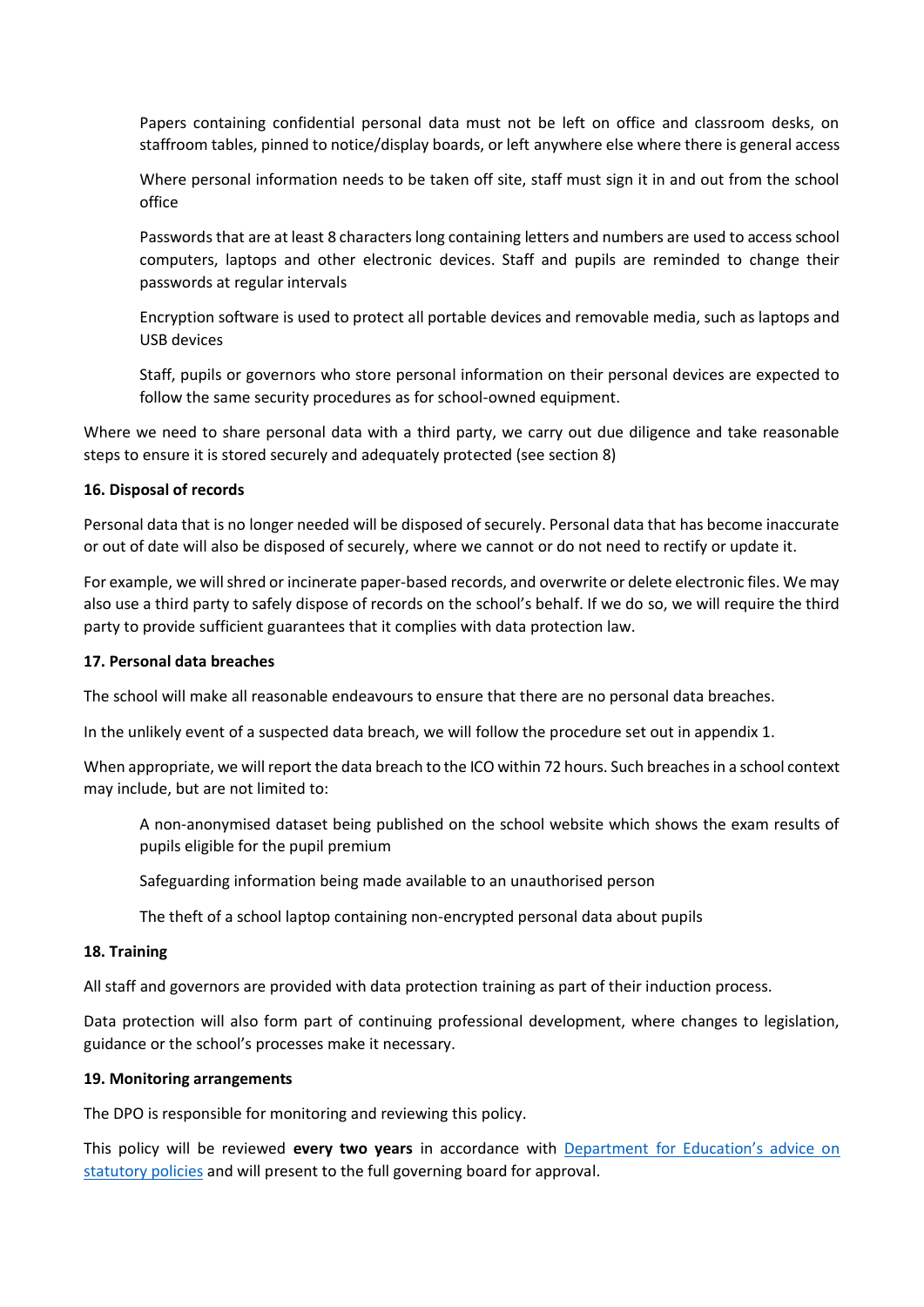# **Appendix 1: Personal data breach procedure**

This procedure is based on [guidance on personal data breaches](https://ico.org.uk/for-organisations/guide-to-the-general-data-protection-regulation-gdpr/personal-data-breaches/) produced by the ICO.

On finding or causing a breach, or potential breach, the staff member or data processor must immediately notify the DPO

The DPO will investigate the report, and determine whether a breach has occurred. To decide, the DPO will consider whether personal data has been accidentally or unlawfully:

Lost Stolen Destroyed Altered Disclosed or made available where it should not have been Made available to unauthorised people

The DPO will alert the Head teacher and the chair of governors

The DPO will make all reasonable efforts to contain and minimise the impact of the breach, assisted by relevant staff members or data processors where necessary. (Actions relevant to specific data types are set out at the end of this procedure)

The DPO will assess the potential consequences, based on how serious they are, and how likely they are to happen

The DPO will work out whether the breach must be reported to the ICO. This must be judged on a case-bycase basis. To decide, the DPO will consider whether the breach is likely to negatively affect people's rights and freedoms, and cause them any physical, material or non-material damage (e.g. emotional distress), including through:

Loss of control over their data Discrimination Identify theft or fraud Financial loss Unauthorised reversal of pseudonymisation (for example, key-coding) Damage to reputation Loss of confidentiality Any other significant economic or social disadvantage to the individual(s) concerned

If it's likely that there will be a risk to people's rights and freedoms, the DPO must notify the ICO.

The DPO will document the decision (either way); in case it is challenged at a later date by the ICO or an individual affected by the breach. Documented decisions are stored on the school's computer system, or on a designated software solution.

Where the ICO must be notified, the DPO will do this via the ['report a breach' page of the ICO website](https://ico.org.uk/for-organisations/report-a-breach/) within 72 hours. As required, the DPO will set out:

A description of the nature of the personal data breach including, where possible:

o The categories and approximate number of individuals concerned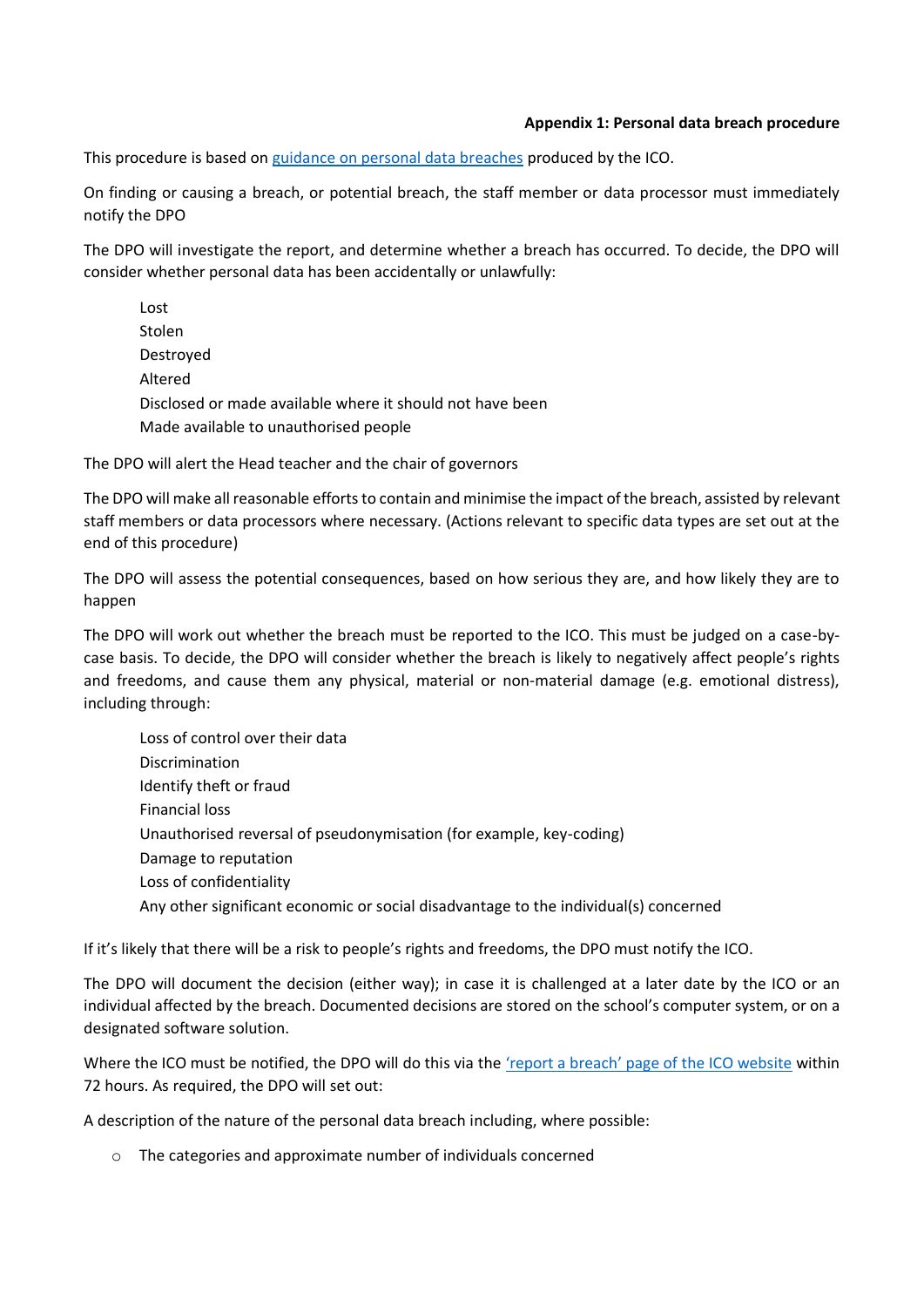- o The categories and approximate number of personal data records concerned
- o The name and contact details of the DPO
- o A description of the likely consequences of the personal data breach
- $\circ$  A description of the measures that have been, or will be taken, to deal with the breach and mitigate any possible adverse effects on the individual(s) concerned

If all the above details are not yet known, the DPO will report as much as they can within 72 hours. The report will explain that there is a delay, the reasons why and when the DPO expects to have further information. The DPO will submit the remaining information as soon as possible

The DPO will also assessthe risk to individuals, again based on the severity and likelihood of potential or actual impact. If the risk is high, the DPO will promptly inform, in writing, all individuals whose personal data has been breached. This notification will set out:

- o The name and contact details of the DPO
- o A description of the likely consequences of the personal data breach
- o A description of the measures that have been, or will be, taken to deal with the data breach and mitigate any possible adverse effects on the individual(s) concerned

The DPO will notify any relevant third parties who can help mitigate the loss to individuals – for example, the police, insurers, banks or credit card companies

The DPO will document each breach, irrespective of whether it is reported to the ICO. For each breach, this record will include the:

- o Facts and cause
- o Effects
- o Action taken to contain it and ensure it does not happen again (such as establishing more robust processes or providing further training for individuals)

Records of all breaches will be stored on the school's computer system, or on a designated software solution.

The DPO, Head teacher or designated senior leader will meet to review what happened and how it can be stopped from happening again. This meeting will happen as soon as reasonably possible

#### **Actions to minimise the impact of data breaches**

We will take the actions set out below to mitigate the impact of different types of data breach, focusing especially on breaches involving particularly risky or sensitive information. We will review the effectiveness of these actions and amend them as necessary after any data breach.

#### **Sensitive information being disclosed via email (including safeguarding records)**

If special category data (sensitive information) is accidentally made available via email to unauthorised individuals, the sender must attempt to recall the email as soon as they become aware of the error

Members of staff who receive personal data sent in error must alert the sender and the DPO as soon as they become aware of the error

If the sender is unavailable or cannot recall the email for any reason, the DPO will ask the ICT department to recall it